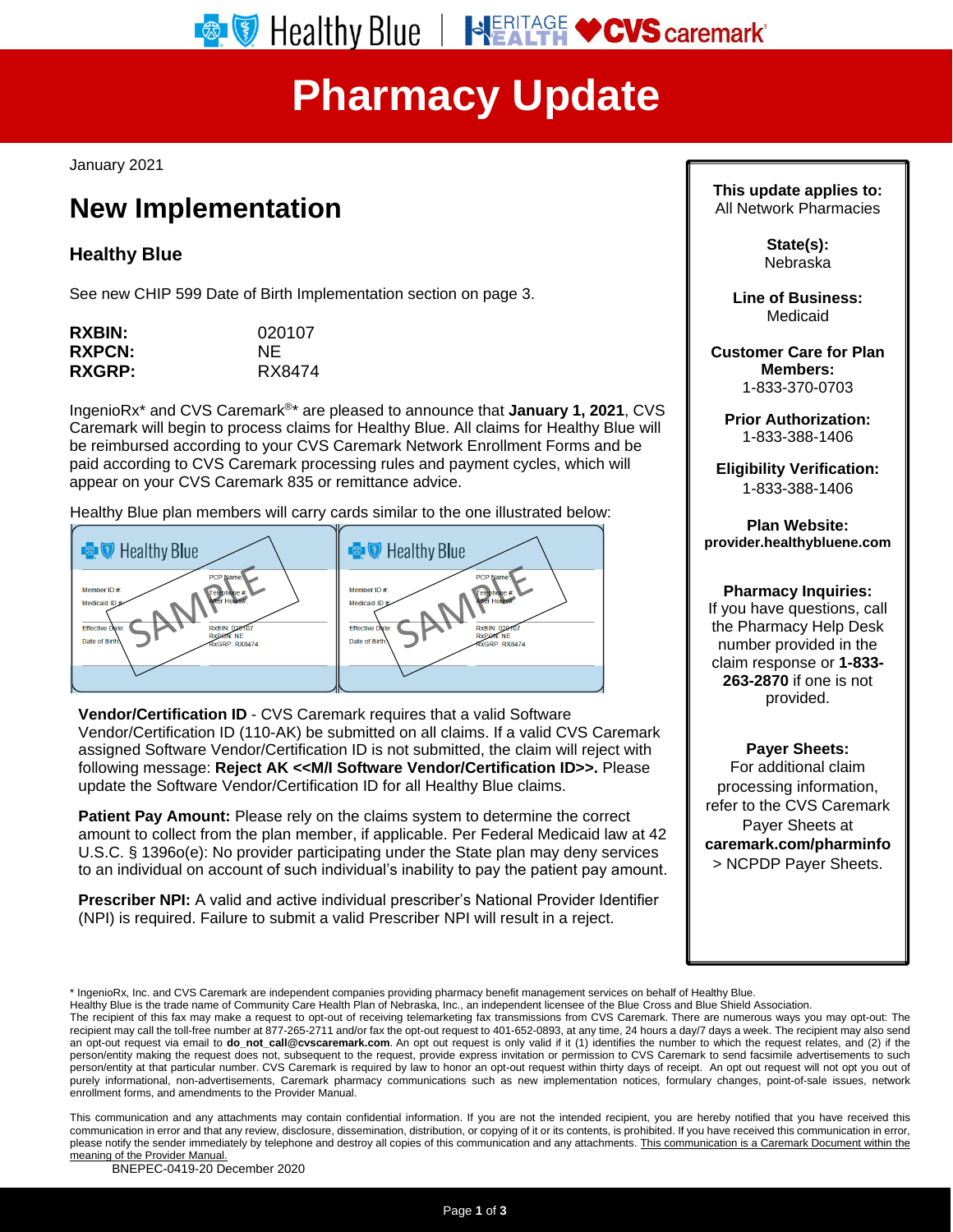

**Medicaid Provider Enrollment:** Federal law requires that all Medicaid Managed Care and Children's Health Insurance Program network providers to be enrolled with State Medicaid programs. If you are not actively enrolled with the Nebraska Medicaid program and you are providing services to Medicaid-eligible members you must enroll in Medicaid or you may be removed from the applicable pharmacy network.

**Days Supply:** Members may receive up to a 31-day supply at retail or a 31-day supply for specialty. Certain classes of generic maintenance drugs may be eligible for a 90-day supply after one 31-day supply. Visit the Healthy Blue provider webpage for more details.

**Emergency Supply:** Pharmacies are authorized to enter overrides for an emergency fill without calling the Pharmacy Help Desk. Please use the information below:

| <b>Emergency Fill Claim Submission Information</b> |                     |                               |  |  |  |
|----------------------------------------------------|---------------------|-------------------------------|--|--|--|
| <b>Field Name</b>                                  | <b>Field Number</b> | <b>Submission Information</b> |  |  |  |
| <b>Days Supply</b>                                 | 405-D5              |                               |  |  |  |
| <b>Prior Auth Type Code</b>                        | 461-EU              |                               |  |  |  |
| <b>Prior Auth Number Submitted</b>                 | 462-EV              | 22223333444                   |  |  |  |

**340B Drugs:** Enter the appropriate claim identifiers when submitting a claim for payment of a 340B drug. Identifier(s) should be in compliance with the state the pharmacy is located in and should include at least one or two and sometimes all three of the following values:

- NCPDP Data Element 4Ø9-D9: Ingredient Cost Submitted = 340B Acquisition Cost
- NCPDP Data Element 42Ø-DK: Submission Clarification Code = 20
- NCPDP Data Element 423-DN: Basis of Cost Determination = 08

#### **Coordination of Benefits:**

- Use the information provided in the chart below to submit the claim.
- The OPAP field (Other Payer Amount Paid) should be populated.
- All other forms of insurance coverage should be submitted before Medicaid.
- Update the member profile with COB information.

| <b>Scenario</b> | If the Primary is               | If the<br><b>Secondary is</b> | <b>RXBIN</b> | <b>RXPCN</b>      | <b>RXGRP</b> | <b>Other Coverage</b><br>Code<br><b>NCPDP Field</b><br>#308-C8 |
|-----------------|---------------------------------|-------------------------------|--------------|-------------------|--------------|----------------------------------------------------------------|
|                 | <b>Healthy Blue</b>             | N/A                           | 020107       | <b>NE</b>         | RX8474       | N/A                                                            |
| 2               | <b>Other Medicare</b><br>Plan   | <b>Healthy Blue</b>           | 020107       | <b>IRXCOBOPAP</b> | RX8474       | 2, 3, 4                                                        |
| 3               | <b>Other Commercial</b><br>Plan | <b>Healthy Blue</b>           | 020107       | <b>IRXCOMOPAP</b> | RX8474       | 2, 3, 4                                                        |

This communication and any attachments may contain confidential information. If you are not the intended recipient, you are hereby notified that you have received this communication in error and that any review, disclosure, dissemination, distribution, or copying of it or its contents, is prohibited. If you have received this communication in error, please notify the sender immediately by telephone and destroy all copies of this communication and any attachments. This communication is a Caremark Document within the meaning of the Provider Manual.